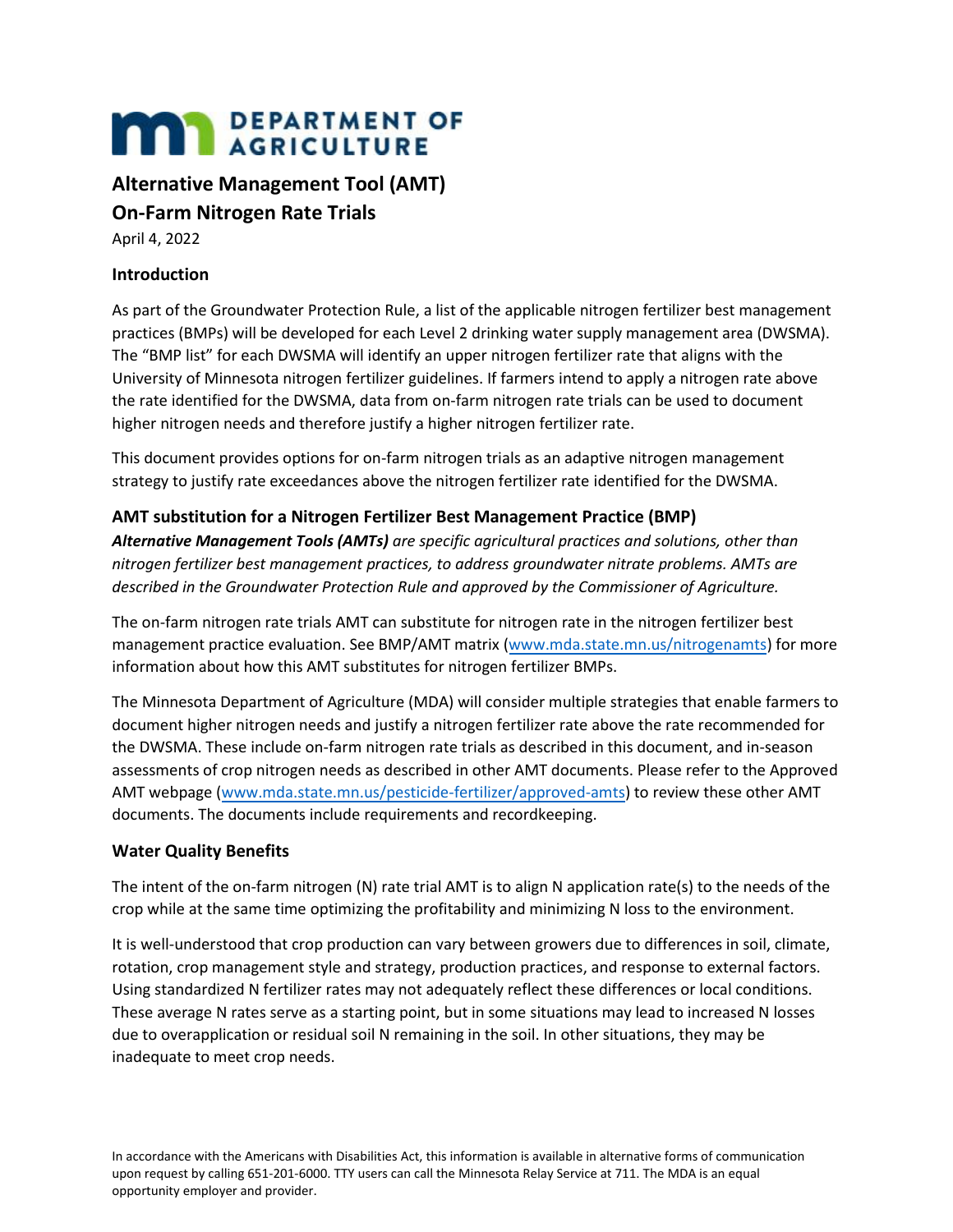On-farm N rate trials are tailored to the specific crop management practices and conditions at the grower, farm, and field level. On-farm N rate trials can be used to improve the N use efficiency and therefore decrease the loss of N to the environment, lower production costs, and maximize the realized profit from each field.

#### **Requirements to Qualify for the On-Farm Nitrogen Rate Trials AMT:**

- 1. **Level 1- Basic on-farm trial**: Establish N rate trials to compare two N rates (no higher than the DWSMA specific rate, + 30 lb N/ac) and determine if there is a statistically significant response to additional N fertilizer. A statistically defendable yield difference will be required in two out of three years of onfarm data to be eligible for the additional N fertilizer.
- 2. **Level 2- Advanced on-farm trial**: Establish N rate trials including a zero N strip to compare multiple N rates and determine field-specific economic return to N. Two or more years of on-farm data is required. The results can be transferable to other nearby fields based on yield and soil similarities.

The experimental design, data analysis, data collection, and documentation criteria required is provided below in the trial guidance. If further assistance is needed with the design of your trial, feel free to contact the MDA for technical assistance.

## **Trial guidance:**

**Level 1 Basic On-Farm Trials**: The following requirements for a basic on-farm trial may allow for up to 30 lb N/ac exceedance above the N fertilizer rate identified for the DWSMA if supported by multiple years of on-farm trial data. The following are general guidance for the basic on-farm trials (See example layout in Figure 1).

- The location of the trial within the field should be on a uniform terrain and straight rows are preferred.
- Field uniformity is desirable. When the field is not uniform with respect to soil type and topography, the impact of this variability on the trial results can be reduced by having the trial strips go parallel to the gradient of the variability.
- Treatments must be repeated in side-by-side strips within the field. Each set of treatments is called a block.
	- $\circ$  Each block should have low N rate (no higher than the maximum rate for the DWSMA) and high N rate treatments up to 30 lb N/ac above the maximum rate for the DWSMA.
	- o The two treatments should be randomized within each block.
	- o Each trial should have five blocks (a total of 10 strips).
- When possible, avoid areas that have slopes greater than 3%
- Avoid, when possible, areas with variable rate field history (seeding, P, K, lime, etc.) as this may impact the trial response to N fertilizer.
- Field strips preferred dimensions are a minimum of 30 feet wide (or larger to accommodate two-swath width of the combine header) and 400 feet in length.
- The strips should be recorded using GPS or on an appropriate map of the field.
- Account for all N sources including manure, alfalfa and legume credits, starter fertilizer, MAP, DAP, etc.
- If manure is used, a manure lab test result that shows the total N in the manure is required for proper N crediting of first- and second- year plant available N.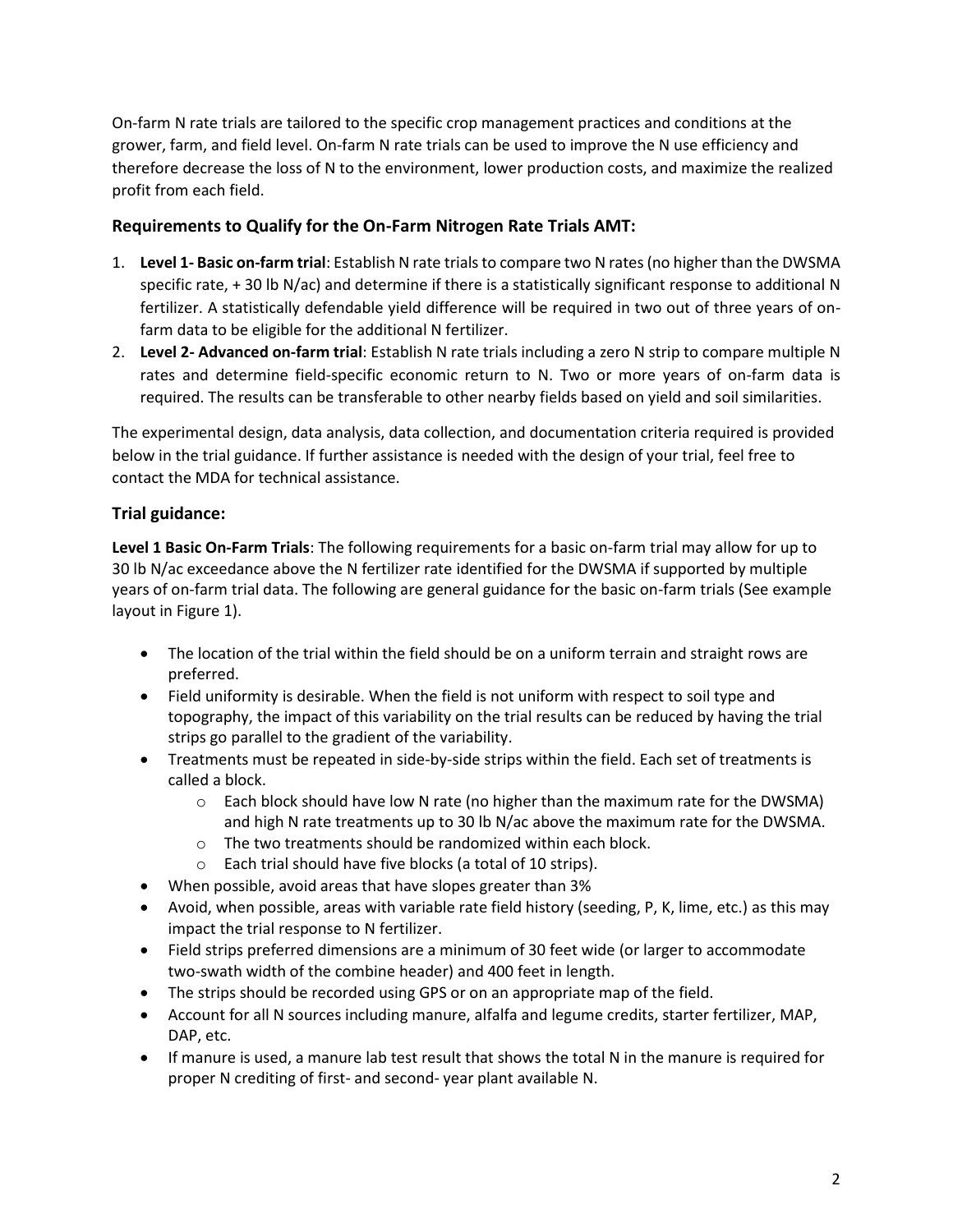- Keep all other factors consistent across the trial area including tillage and planting date, hybrid, seeding density, other nutrient, rates, soils, field history, drainage, topography, etc.
- Use N sources without additional nutrients in the formulation when applying the different rates. Applications of AMS, MAP, DAP, or blends of products should not be used for the N rate difference to avoid the effect of nutrients other than N on the yield response.
- Trials located on a field within the DWSMA boundary are preferred. However, in the second year of the trial, a field outside the DWSMA may substitute for the original field if both fields can be documented to have similar soils, productivity, crop rotation, and management. Soil similarity can be confirmed using soil test lab results including CEC, soil organic matter, and yield maps, or NRCS SSURGO map.
- Yields of each of the ten strips of the on-farm trial can be reported as a GIS layer based on combine yield monitors, weigh wagon or similar method to determine the yield from each strip separately.

**Results**: To be eligible for the additional 30 lb N/ac, the yield for the higher N rate must be statistically higher than yields for the DWSMA N Rate in at least 2 out of 3 consecutive growing seasons (See Appendix for guidance on the statistical analysis).



**Figure 1**. Example of a basic on-farm N rate trial comparing two N rates each repeated five times.

**Level 2 Advanced On-Farm Trials:** The N rate allowance will be based on results from advanced multiple-rate trials and may be greater than 30 lb N/ac. See example layout in Figure 2.

- 1. Follow the guidelines from the advanced Nutrient Management Initiative program (link below) for laying out an advanced trial and accounting for field variability. These guidelines are:
	- a. Preferred layout is field strips. *If variable rate application is not possible and a small plot approach is required, please contact the MDA for instructions.*
- 2. The field trial must contain the following:
	- a. At least five N application rates including a zero rate where no N is applied or is applied in starter fertilizer at rates not to exceed 20 lb N/ac.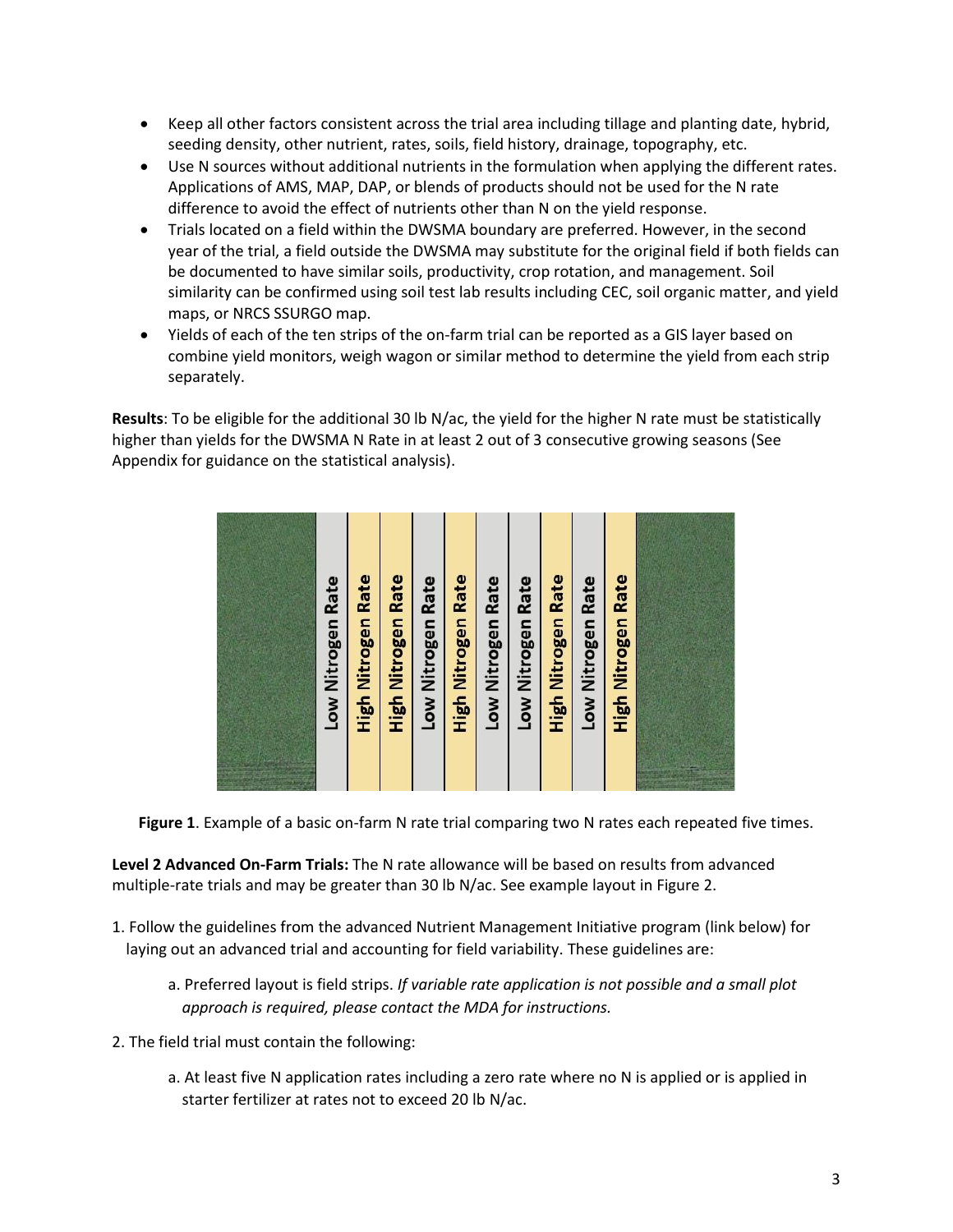- i. The rates compared should include the target N rate (which is the maximum N fertilizer rate identified for the DWSMA or the normal N application rate, whichever is lower), a zero N rate, and at least one rate below the target rate. The rates should maintain a 30-50 lb N /ac rate separation.
- ii. The total amount of N applied (starter  $+$  preplant  $+$  sidedress  $+$  late season  $+$ fertigation) from fertilizer, and all other N sources should be included in the N rate computation. Appropriate N credits from manure and legumes must be taken. Manure N credits should be based on actual N content of the manure and not be based on generalized book values. If manure is used, a current manure lab test result that shows the total manure N is required for proper N crediting of first- and secondyear plant available N.
- b. Each treatment, containing five rates, must be replicated at least three times in the same field.
- c. Each set of treatments is called a block. Treatments should be placed randomly within each block, and blocks should be selected in the field to minimize within-block variability
- d. The study should be completed on at least one field each year.
	- i. The study should be conducted for a minimum of two consecutive years.
	- ii. Trials may move between fields to capture the same crop in the rotation if the fields have similar soils and management. For example, a corn N rate trial for corn after soybeans can move between fields to capture the corn phase of the rotation each year.
	- iii. Field conditions should be similar for comparison purposes. This includes at a minimum the tillage, fertilizer history, soils, productivity, crop rotation, and management
- g. Avoid areas that have slopes >3%, when possible.
- h. Avoid areas, when possible, with variable rate history (P, K, lime, etc.) to ensure that any yield difference is due solely to N treatments.
- Keep all other factors consistent across the trial area including tillage, planting date, hybrid, seeding density, other nutrient rates, drainage, topography, etc.
- Use N sources without additional nutrients in the formulation when applying the different rates. Applications of AMS, MAP, DAP, or blends of products should not be used for the N rate difference to avoid the effect of nutrients other than N on the yield response.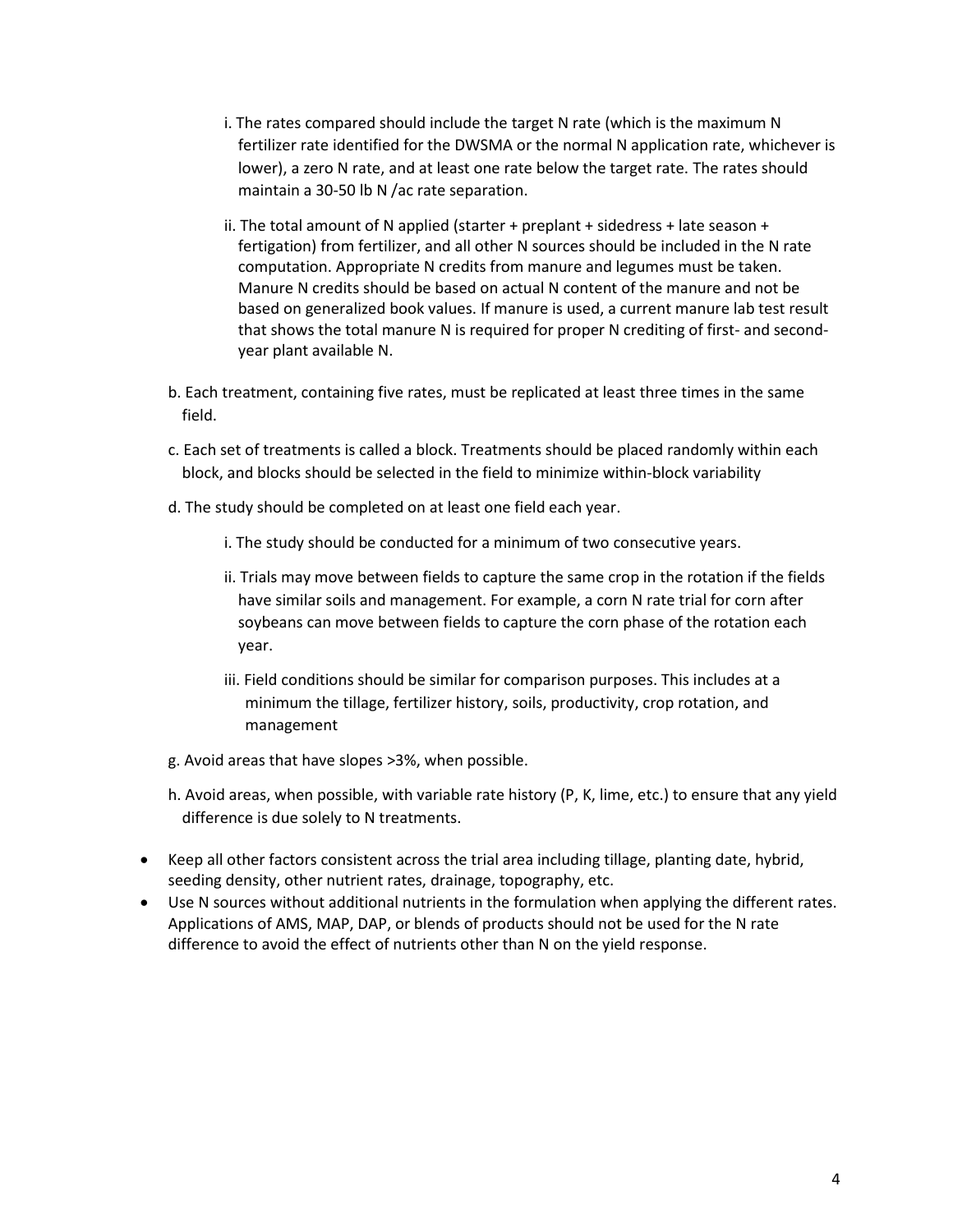|  | N Rate #1 N Rate #2 N Rate #3 N Rate #4 0 lb N/ac |  |
|--|---------------------------------------------------|--|
|  |                                                   |  |
|  |                                                   |  |
|  |                                                   |  |

**Figure 2**. Example of an advanced on-farm N rate trial comparing five N rates each repeated three times.

#### **Data analysis and expected outcome**:

Data must be statistically analyzed before conclusion can be drawn (see Appendix A). If participating in the Nutrient Management Initiative (NMI) program, data analysis will be completed by the University of Minnesota. All information will be shared and discussed with the participating farmers and crop advisers.

Farmers that conduct on-farm N trials outside of the NMI program must follow "trial guidance" as stated above (e.g., randomized and replicated strips/plots), use proper statistical analysis, and provide results to qualify for this AMT (See Appendix for more details on statistical analysis). The outcome of the trial should be a field specific Economically Optimum Nitrogen Rate (EONR).

**Recordkeeping:** Participants in the on-farm trials must maintain the following records:

- Current soil test lab result (including nitrate).
- A map showing the trial design and location of the strips or plots.
- As-applied map showing the N rates applied in each strip or plot (shapefile format).
- Yield map that clearly shows the yield for strips or experimental plots when possible (shapefile format).
- Results from data analysis of field trial data.

#### **Technical Resources**

Nutrient Management Initiative: [www.mda.state.mn.us/nmi](https://www.mda.state.mn.us/nmi) Guidelines for Adaptive Nutrient Management: NRCS 201[5 http://socwisconsin.org/wp](http://socwisconsin.org/wp-content/uploads/2015/07/TechNoteAppendix3_BroadReview.pdf)[content/uploads/2015/07/TechNoteAppendix3\\_BroadReview.pdf](http://socwisconsin.org/wp-content/uploads/2015/07/TechNoteAppendix3_BroadReview.pdf)

#### **MDA Contact information**

Aicam Laacouri Pesticide & Fertilizer Management Division 651-201-6487 Aicam.Laacouri@state.mn.us